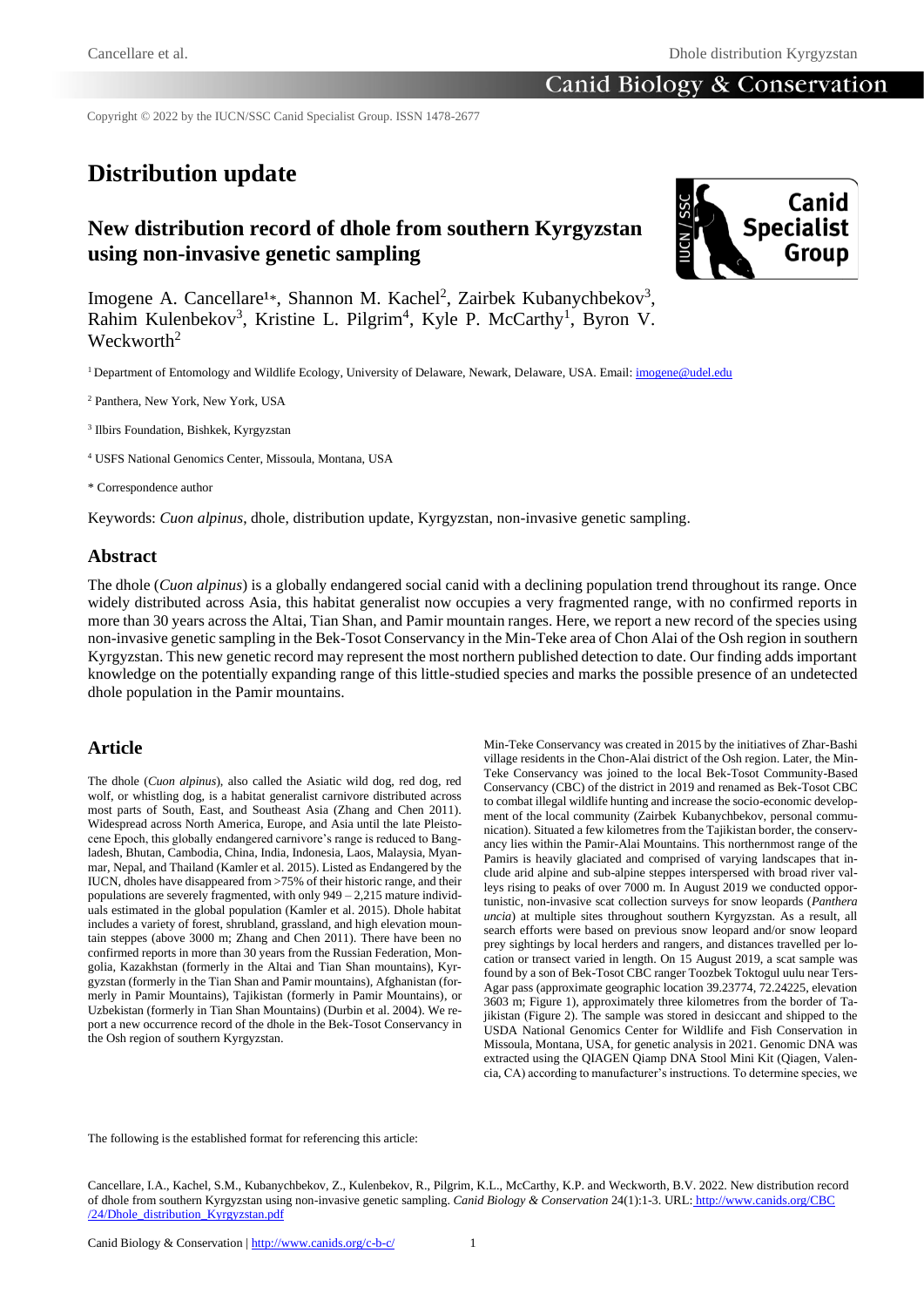amplified a region of the mitochondrial cytochrome b using carnivore specific primers (Farrell et al. 2000). We obtained 147bp of sequence data which was compared to GenBank to confirm the species to which the scat belonged. Our sequence data matched 100% with *Cuon alpinus* cytochrome b (cytb) gene (Accession number MW911472.1). We believe this is a new record of the purportedly extirpated dhole in the Chon-Alai district and marks a northward extension of its previously published distribution by approximately 1,000 km (Figure 2). Our data has been deposited in Genbank, Accession number MZ813093.



Figure 1. Ters-Agar Pass in southern Kyrgyzstan. Photo by Imogene Cancellare.



Figure 2. Study area map with current record location and presumed extant dhole range. Our record (marked with a yellow star) is from Ters-Agar Pass in southern Kyrgyzstan, 500 km from the nearest confirmed dhole sightings in Taxkorgan Nature Reserve and 1000 km from the IUCN extant range (purple).

Dhole spatial distribution is limited by sufficient prey availability, and possibly levels of human disturbance, water availability, the presence of other carnivores, and breeding site suitability (Steinmetz et al. 2013, Kamler et al. 2015). The Chon-Alai district has a total population of 23,598 people (Konovalov 2009). The high elevation mountain ranges south of settlements in the Alai Valley, including the Bek-Tosot Conservancy, likely have reduced human disturbance, although seasonal livestock grazing remains common. The conservancy and surrounding areas also support other carnivores. Our non-invasive surveys also detected snow leopards, Eurasian lynx (*Lynx lynx*), brown bears (*Ursus arctos arctos*), and red foxes (*Vulpes vulpes*) (Cancellare et al., unpublished data on genetically identified scat samples), suggesting sufficient prey abundance exists to support a diverse carnivore community, including the exclusively carnivorous dhole.

This new occurrence is adjacent Tajik National Park, Tajikistan. Established in 1992, this national park and nature reserve in eastern Tajikistan comprises a total area of 2.6 million hectares of the Pamir mountains, and supports snow leopards, brown bears, wolves (*Canis lupus*), as well as potential dhole prey species ibex (*Capra sibirica*), argali (*Ovis ammon*), and marmots (*Marmota sp.*) (Schaller 1987). Given the extreme remoteness of this region, and the lack of human habitation in the northern portion of the park between the Academy of Sciences and Pamir-Alai Ranges, it is possible that dholes have persisted in a relic population or become re-established without detection. This may be the most northern published detection to date. Alternatively, although there is no available evidence in the literature for long-distance dispersal movements by dholes (Srivathsa et al. 2019), we cannot dismiss dispersal as an explanation for the documented occurrence. Multiple lines of evidence gathered in the last ten years (interviews, camera trapping, and non-invasive genetics) suggest dholes are not typically present in the populated regions of the Gorno-Badakhshan Autonomous Province (GBAO), which comprises 226,900 km<sup>2</sup> of the eastern Pamir mountains in Tajikistan (Kachel et al. 2016, Karimov et al. 2018, Kachel 2021). Dholes have been credibly confirmed 500 km from our sample in the remote Taxkorgan Nature Reserve in the Karakorum/Pamir Mountain region of Xinjiang Autonomous Region, China (bordering Afghanistan, Pakistan, and the GBAO border in Tajikistan; Riordan et al. 2015, Wang et al. 2019). Little empirical data exists on dhole population extirpations and extinctions outside of anecdotal correlations between dhole extirpation and rubber plantation expansion (Huang et al. 2020). Land requirements for sustainable dhole populations may be larger than for other Asian mammals due to their complex social structure and dietary requirements (Kamler et al. 2012), suggesting habitat fragmentation and human activity may have contributed significantly to their decades-long disappearances from the aforementioned countries. To our knowledge, there are no ongoing studies of dhole status and distribution in this area. We recommend that future carnivore monitoring efforts in this region include surveys for dholes to confirm the possible presence of a dhole population(s). Taken together, the Pamirs may be an important landscape for dhole recovery, particularly if previous threats are mitigated. This finding highlights the usefulness of non-invasive genetic sampling for conservation research, and the importance of community-based and transboundary conservation efforts for wide-ranging species such as the dhole.

### **Acknowledgements**

This work was supported by the National Geographic Society. We thank Ilbirs Foundation for their scientific expertise and technical support. We thank Bek-Tosot CBC ranger Toozbek Toktogul uulu and his family for their contribution. Several herders and the community rangers of Bek-Tosot CBC were also instrumental in the development of this work.

#### **References**

Durbin, L.S., Venkataraman, A., Hedges, S., and Duckworth, W. 2004. Dhole (*Cuon alpinus*). In: Sillero-Zubiri, C., Hoffmann, M., Macdonald, D.W. (eds). Canids: Foxes, Wolves, Jackals and Dog: Status Survey and Conservation Action Plan. IUCN/SSC Canid Specialist, Gland, Switzerland, and Cambridge, UK.

Farrell, L.E., Roman, J. and Sunquist, M.E. 2000. Dietary separation of sympatric carnivores identified by molecular analysis of scats. *Molecular Ecology* 9: 1583-1590. doi[: 10.1046/j.1365-294x.2000.01037.x](https://doi.org/10.1046/j.1365-294x.2000.01037.x)

Huang, G., Sreekar, R., Velho, N., Corlett, R.T., Quan, R.-C. and Tomlinson, K.W. 2020. Combining camera-trap surveys and hunter interviews to determine the status of mammals in protected rainforests and rubber plantations of Menglun, Xishuangbanna, SW China. *Animal Conservation* 23: 689-699. doi: [10.1111/acv.12588](https://doi.org/10.1111/acv.12588)

Kachel, S.M., McCarthy, K.P., McCarthy, T.M. and Oshurmamadov, N. 2016. Investigating the potential impact of trophy hunting of wild ungulates